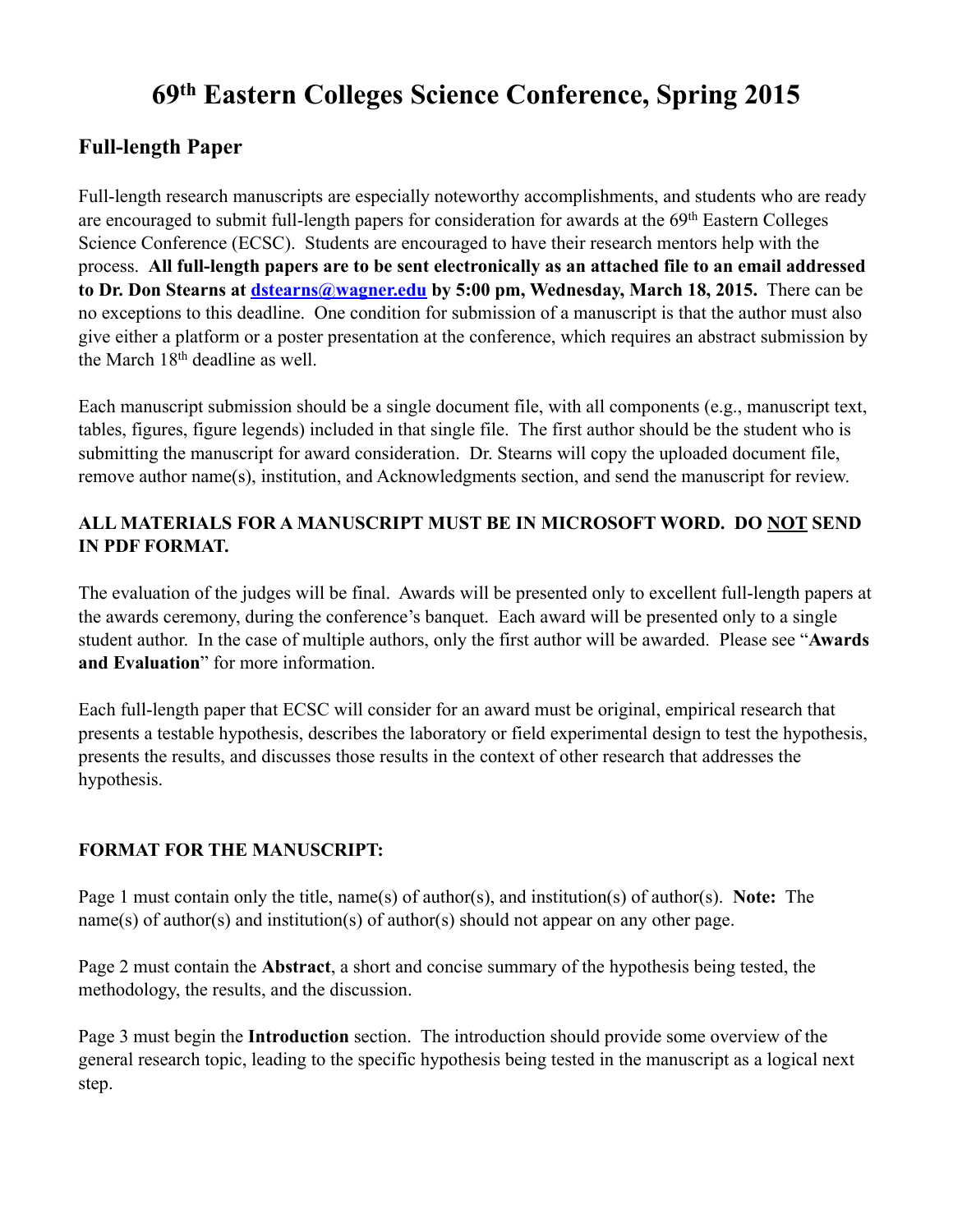The Introduction section is followed by the **Materials and Methods** section, where the experimental design is presented so that the reader can clearly understand how the experiment was conducted.

The Materials and Methods section is followed by the **Results** section, where results are stated in concise paragraphs and where references are made to particular figures and/or tables that show those results. **Note:** Please do not discuss results in this section.

The Results section is followed by the **Discussion** section, where one concludes whether to reject or accept the tested hypothesis, based on the results. Here, the results are interpreted intelligently in the context of other peer-reviewed, published information dealing with the research topic. A case is made here regarding the significance of the research undertaken.

The Discussion section is followed by the **Acknowledgments** section, where special thanks are given to those who played a major role in the research. This is also the section where reference is made to the funding source for this research, if known.

The Acknowledgments section is followed by the **Literature Cited** section, where all information sources referred to in the manuscript are fully cited following a standard scientific format for reference citations. (**Note:** Please consult your research mentor regarding which format to follow for this section.)

The Literature Cited section is followed by the **Tables** section (if there are tables). Tables should be presented in numerical order and cited in the manuscript text as Table 1, Table 2, etc. Each table should have a title that is so complete that a reader can understand the table without having to read the manuscript text. All tables should be cited at least once in the text of the manuscript.

The Tables section is followed by the **Figure Legend** section (if there are figures). Here, the figure titles are presented in numerical order (Figure 1, Figure 2, etc.), separate from the figures themselves. Each figure title should be so complete that a reader can understand the figure without having to read the manuscript text.

The Figure Legend section is followed by the **actual figures**, presented in numerical order. Please label each figure as Figure 1, Figure 2, etc. All figures should be cited at least once in the text of the manuscript.

### **PLAGIARISM:**

Plagiarism is defined as the practice of taking someone else's work or ideas and passing them off as your own. Each of our institutions has a plagiarism policy and you may use your institution's guidelines for writing your ECSC paper. The author should pay close attention to the following explanation of plagiarism and the use of citations: "*It is still plagiarism if you use an author's key phrases or sentence structure in a way that implies they are your own, even if you cite the source*" (p. 29 of Victoria E. McMillan's *Writing Papers in the Biological Sciences*, 4th ed. (2006), New York: Bedford/St. Martin's. 269 p.)